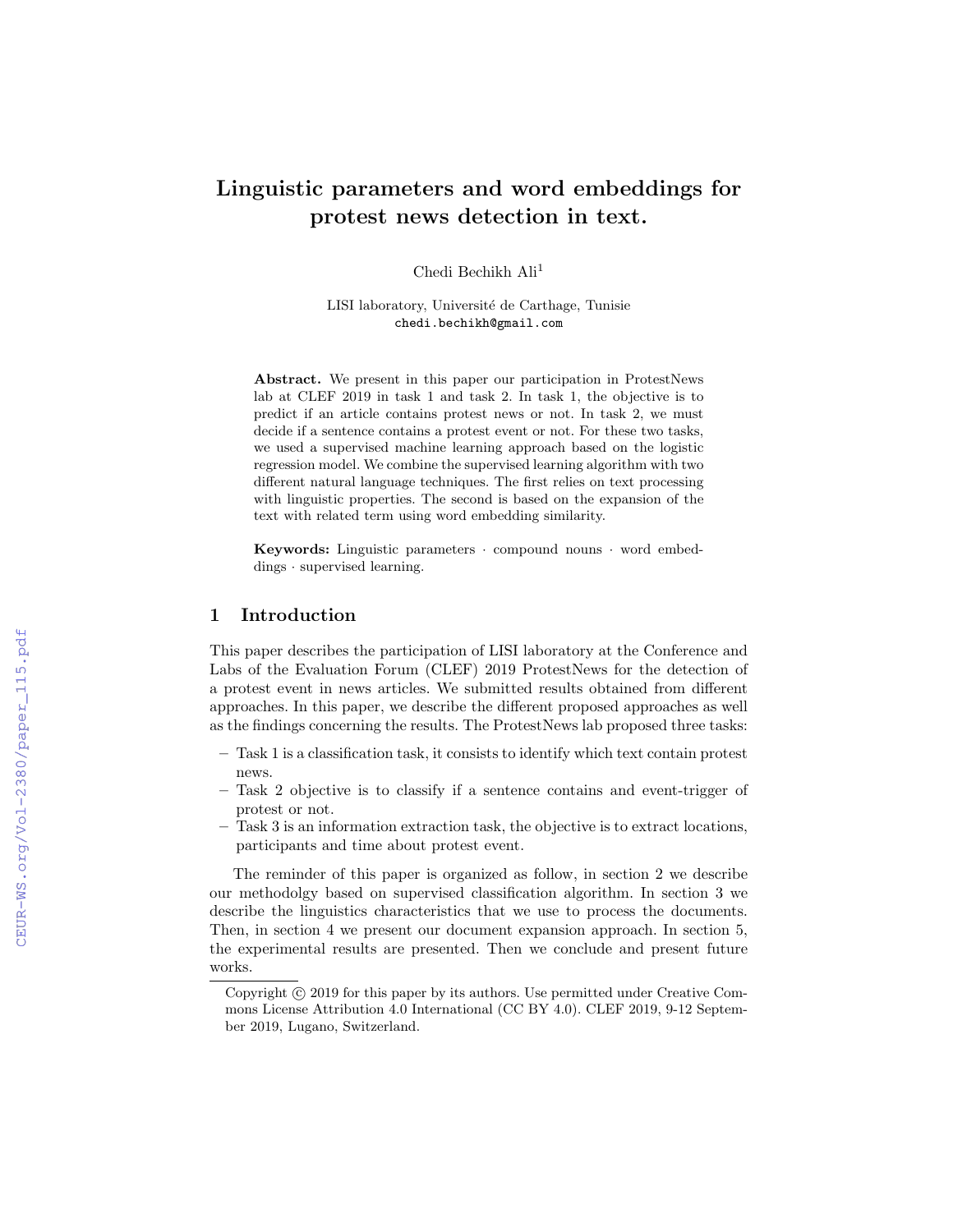## 2 Methodology

This section describes the model that have been used to classify the test data of both task 1 and task 2. The model is applied for both tasks, and use the same set of linguistic settings.

The overall architecture of our proposed framework consists of two main phases: training and testing. In the training phase, the classifier learns from a set of labeled text. Subsequently, the classifier is capable of classifying new unlabeled documents in the testing phase.

Each phase consists of the following steps: documents preparation, features extraction/selection, and classification. We opt for a supervised approach based on a classification algorithm [5]. The classification algorithm was implemented using the scikit learn<sup>1</sup> library which is a machine learning library for the Python programming language.

We notice that ProtestNews documents present different characteristics for each task: documents in task 1 are composed of long sentences, this may cause drift in the classification process. In the other side, documents for task 2 are short, so they don't contain enough context for the training step. This can lead to different problems: word ambiguity and word mismatch between training data and test data.

To deal with these two tasks, we compared different classification algorithms, among them logistic regression algorithm, random forest, and naive Bayes algorithm. Preliminary experiments were carried on the development data after a training step. Based on these finding, we decided to use the logistic regression algorithm for the rest of the experiments because it gives the best results.

## 3 Linguistic preprocessing

Before extracting the feature vectors it is required to pre-process the data with stop words removal and text lemmatization. We rely on linguistic processings since they lead to good results in previous work for sentiment analyis task [4].

- Stop word removal: We used an English stop words list provided by the Terrier information retrieval team of the School of Computing Science of Glasgow University. The list contains 733 stop words.
- Lemmatization: We have chosen to lemmatize document words to treat the morphological variations and thus to increase the recall. Lemmatization allows transforming words into a reduced form that is the lemma, which leads to ignoring variations in number and gender. We rely on the part-of-speech tagger  $Treetagger<sup>2</sup>$  to lemmatize the text.
- Eliminating named entities (person, place, organization) form text content, because they can't represent protest news. Named entity lead to a drift in the classification process because they can present in both protest news and

 $1$  https://scikit-learn.org

<sup>2</sup> https://www.cis.uni-muenchen.de/ schmid/tools/TreeTagger/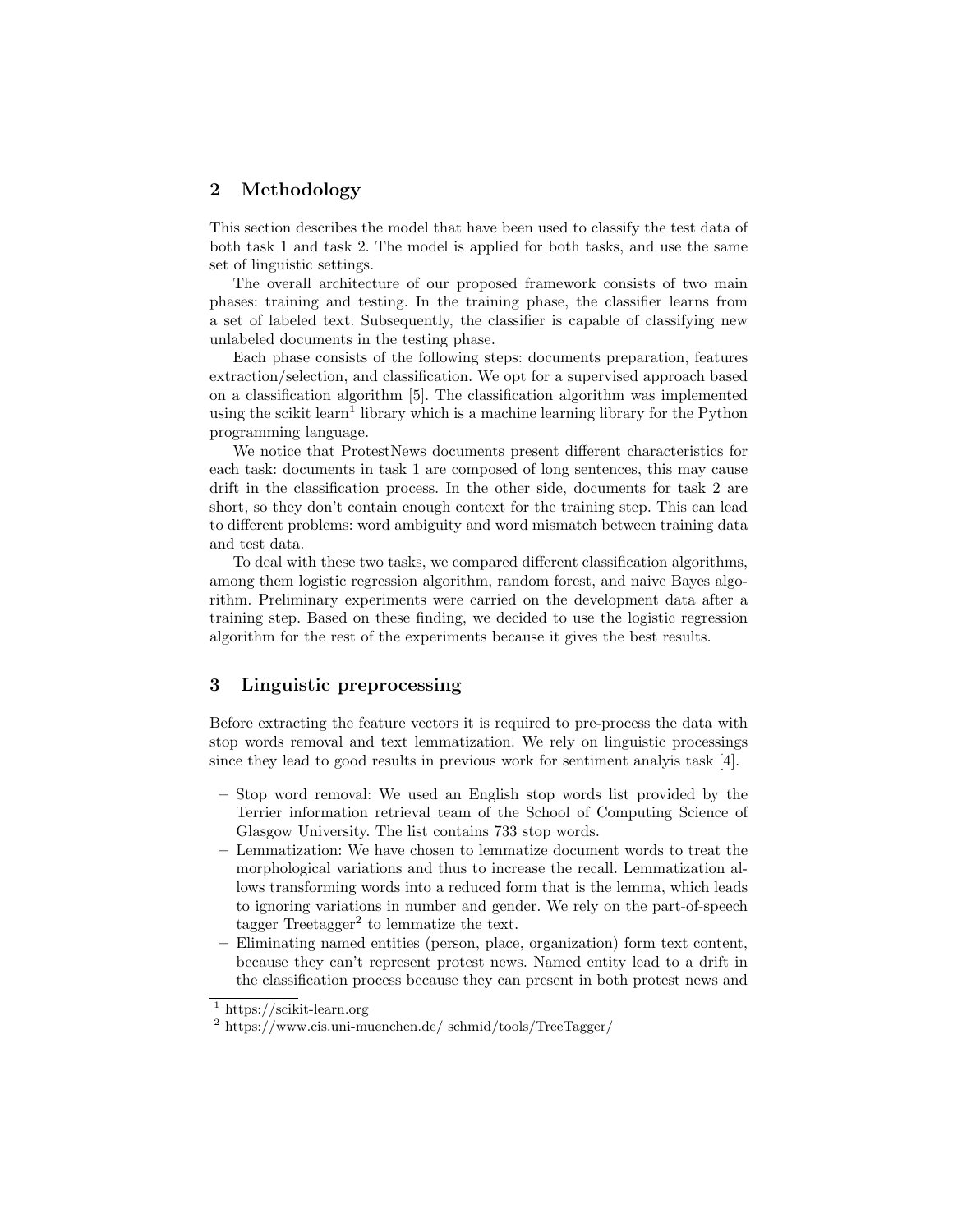regular news. In this study, we define named entities as the words that were annotated with the tag "NP" by Treetagger.

– Compound noun (CN) annotation: CN can capture important concepts in the content of the document such as event or concepts related to protest event (e.g.: district violence, armys action, tense situation, etc) [1]. To ensure that we extract CN related to protest events, we first extract CN from documents that are classified as protest news in the training set. Then, we annotate each corresponding CN in the test data. In this work, we only use CN composed of tow words, because in preliminary experiment yield better results than longer CN.

After text processing, we proceed to feature extraction, The aims of the feature selection technique are to find the most relevant features for the classification task. We used unigram because it gives the best results. We didn't rely on any weighting scheme, because using the tf.idf scheme degraded the classification performances in preliminaries experiments with the development data.

#### 4 Document expansion with word embeddings

To deal with the term mismatch problem, we decided to expand documents with the most similar word for each token. Since in previous work using pretrained word embeddings has proven to have a postif impact on different natural language processing tasks: Word Sense Disambiguation, Relational Similarity, Semantic Relatedness [2]. We pose the hypothesis that adding similar or related terms can help to enhance the recall and so the overall performance of the classification process.

For this approach we trained two word embeddings [3]:

- wiki-emb: a word embeddings trained on text $8<sup>3</sup>$  dataset which is a sample of a Wikipedia  $\text{dump}^4$ .
- protest-emb: a word embeddings trained on the India training dataset given for task 1.

We choose to train two word embeddings with different data sets, to see if a specialized dataset have an impact on the classification performance, in comparison with text8 dataset which is a 100 megabytes cleaned dataset. For the word embeddings training, we rely on the Gensim python library.

## 5 Experiments and results

We studied the performances of the proposed approach and we performed different experiments using different setting and processing:

– Run1: consist of applying lemmatization and stop words removal on the training and test set.

<sup>3</sup> http://mattmahoney.net/dc/textdata.html

<sup>4</sup> English Wikipedia dump on Mar 3, 2006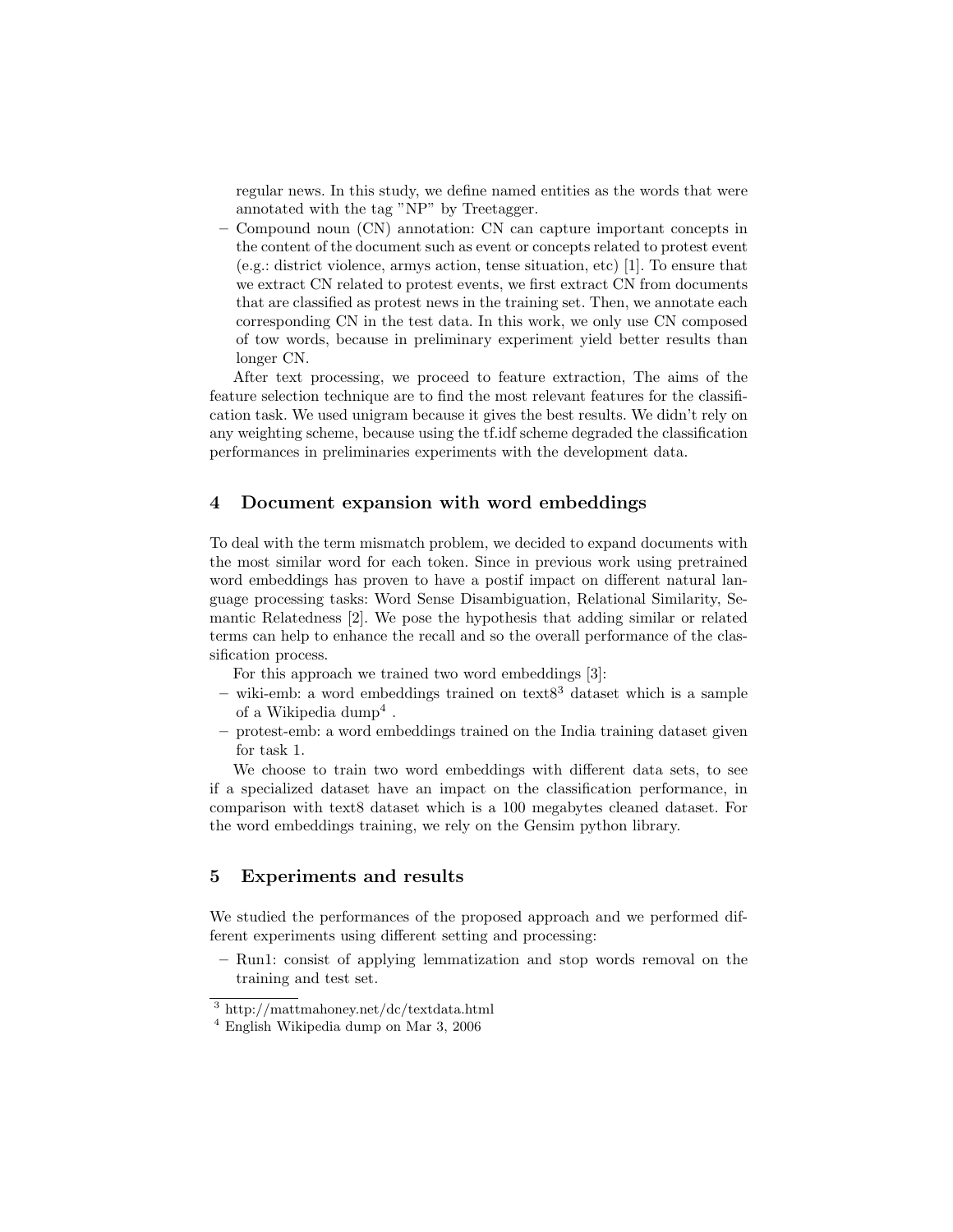- Run2: consist of combining lemmatization, stop words and named entities removal on both training and test data sets.
- Run3: expanding every word in the sentences with the most similar word from the protest-emb word embeddings.
- Run4: expanding every word in the sentences with the most similar word from wiki-emb word embeddings.
- Run5: combining run 2 settings with the annotation of all CN.

Table 1 present the official submitted runs, there are some runs where there are results only for task 2. The analysis of the results shows that the first run (lemmatizing and eliminating stop word) allows to obtain 0.7612 for task 1 and it corresponds to our second best run. The best result for task 1 was achieved when we expanded the content of the text with bigram extracted from the same span of text. This run allows to obtain the best overall results, but the best result for task 1 (China and India) and the best result for task 2 (India). We note the degradation of the results for task 2 (China).

The best overall result for task 2 is obtained by a simple approach that consists of lemmatizing the text and eliminating stop words.

In a preliminary study phase with development data, we found that expanding text with the most similar word is only beneficial for task 2 and it degrades results for task1. We decided to study the impact of this approach only for task 2. We notice that the best overall results are obtained when training the word embedding on the training set. The best result for task 2 is obtained with word embedding trained on the same data, but the best result for China data is obtained when we used word embedding from another general corpus. This can be explained by the fact that the text8 dataset is bigger dataset and contain more tokens than task 1 training dataset.

|       |                          |                          |        |        | model task1_test china_task1 avg_task1 task2_test china_task2 avg_task 2 avg_task |         |        |
|-------|--------------------------|--------------------------|--------|--------|-----------------------------------------------------------------------------------|---------|--------|
| Run1  | 0.7612                   | 0.3846                   | 0.5729 | 0.5657 | 0.4788                                                                            | 0.5223  | 0.5476 |
| Run2  | 0.7612                   | 0.4418                   | 0.6015 | 0.4727 | 0.3960                                                                            | 0.4343  | 0.5179 |
| Run3  | $\overline{\phantom{a}}$ | $\overline{\phantom{0}}$ |        | 0.5692 | 0.4615                                                                            | 0.5150  |        |
| Run4  | $\equiv$                 | $\overline{\phantom{0}}$ |        | 0.5748 | 0.4143                                                                            | 0.4945  |        |
| Run 5 | 0.7676                   | 0.5032                   | 0.6354 | 0.5877 | 0.3086                                                                            | 0.44819 | 0.5418 |

Table 1. Classification results for task 1 and task 2 based on F1 measure

Our official final run was the Run6 and it was ranked sixth among 12 teams. We can note that with this run we achieved the best our results in task 1 and task 2 with India data. Degradation of the performance has been noticed for task 2 with China data, this can be explained by terms mismatch between CN in the training set with india data and the CN with the China data because CN in India data represents other concepts than those extracted in China dataset.